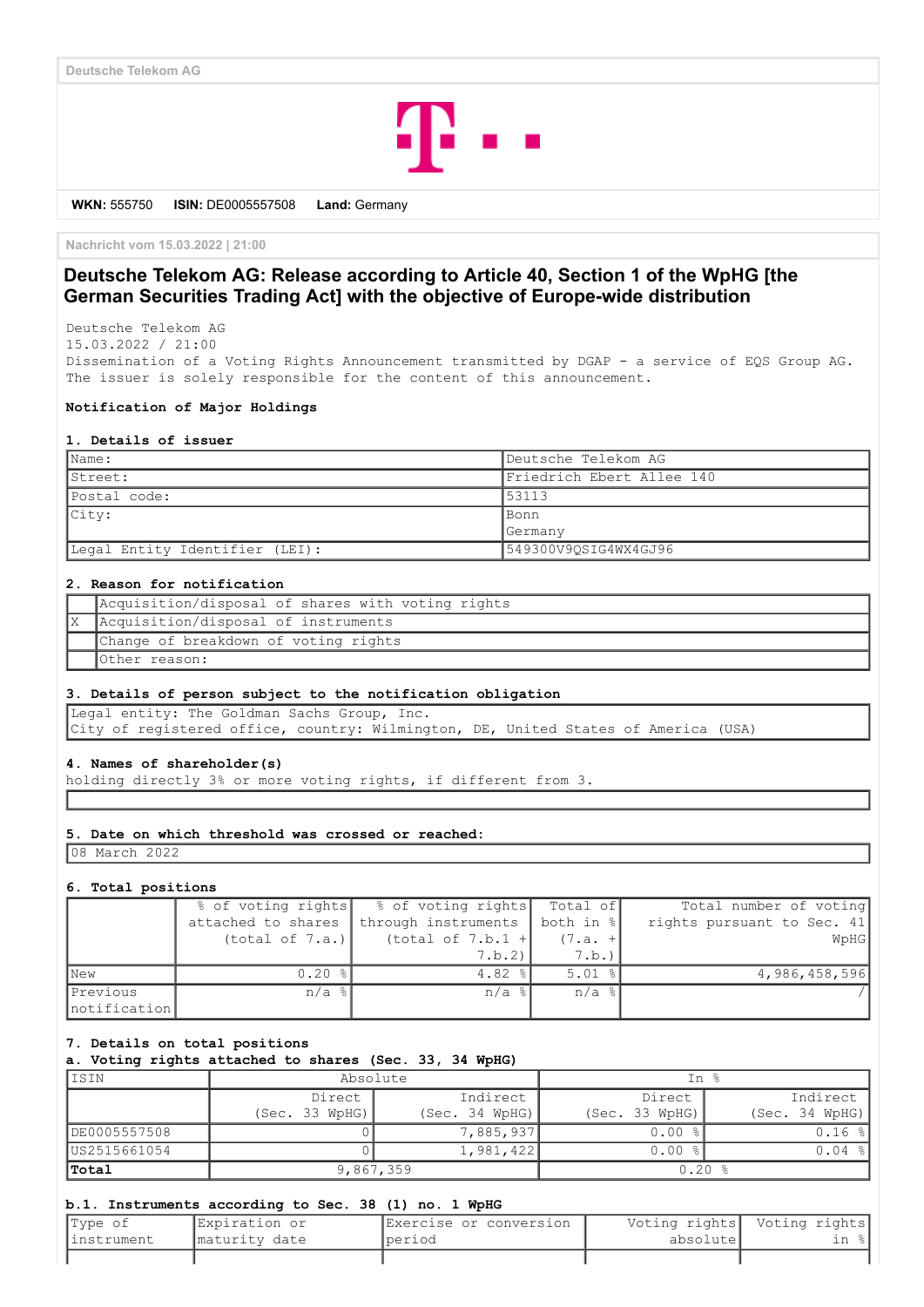| Right to      | open       |       | 4,639,047    | $0.09$ $  $ |
|---------------|------------|-------|--------------|-------------|
| Recall        |            |       |              |             |
| Right of Use  | open       |       | 2,625,407    | $0.05$ %    |
| Swap          | 06.03.2028 |       | 1,533,083    | $0.03$ %    |
| Call Warrant  | 06.03.2028 |       | 1,717,076    | $0.03$ %    |
| <i>Future</i> | 18.03.2022 |       | 1,999,666    | $0.04$ %    |
| Call Option   | 19.12.2025 |       | 24, 182, 022 | $0.48$ %    |
|               |            | Total | 36,696,302   | $0.74$ %    |

# **b.2. Instruments according to Sec. 38 (1) no. 2 WpHG**

| Type of                | Expiration or | Exercise or       | Cash or physical | Voting rights | Voting             |
|------------------------|---------------|-------------------|------------------|---------------|--------------------|
| linstrument            | maturity date | conversion period | settlement       | absolute      | rights in %        |
| Swap                   | 08.03.2032    |                   | Cash             | 2, 203, 839   | $0.04$ %           |
| Call                   | 31.12.2030    |                   | Cash             | 3,568,448     | $0.07$ %           |
| Warrant                |               |                   |                  |               |                    |
| Call Option 31.03.2035 |               |                   | Cash             | 37, 147, 552  | $0.74$ %           |
| Put Option             | 20.12.2030    |                   | Cash             | 82, 106, 710  | $1.65$ $ $         |
| Forward                | 20.12.2024    |                   | Cash             | 3,062,334     | 0.06%              |
| Future                 | 20.12.2030    |                   | Cash             | 53,351,899    | $1.07$ $ $         |
| Put Option             | 19.12.2025    |                   | Physical         | 22,005,102    | $0.44$ %           |
|                        |               |                   | Total            | 203, 445, 884 | 4.08 $\frac{8}{9}$ |

# **8. Information in relation to the person subject to the notification obligation**

Person subject to the notification obligation is not controlled nor does it control any other undertaking(s) that directly or indirectly hold(s) an interest in the (underlying) issuer (1.).

X Full chain of controlled undertakings starting with the ultimate controlling natural person or legal entity:

| (if at least $3\frac{6}{5}$ or<br>instruments (if at least 5%<br>at least 5% or<br>more)<br>or more)<br>more)<br>The Goldman Sachs Group,<br>Inc.<br>Goldman Sachs Bank USA<br>န္<br>&<br>&<br>Goldman Sachs Bank<br>읏<br>Europe SE<br>The Goldman Sachs Group,<br>$\frac{6}{10}$<br>$\approx$<br>$\approx$<br>Inc.<br>Goldman Sachs (UK)<br>g.<br>⊱<br>&<br>L.L.C.<br>Goldman Sachs Group UK<br>g.<br>۹Ś,<br>$\approx$<br>Limited<br>Goldman Sachs<br>٩,<br>٩,<br>$\approx$<br>Intenational Bank<br>$\frac{6}{6}$<br>The Goldman Sachs Group,<br>٥Ŗ<br>$\frac{6}{10}$<br>Inc.<br>GS Global Markets, Inc.<br>g<br>8<br>&<br>g.<br>Goldman Sachs Finance<br>°<br>Corp International Ltd<br>The Goldman Sachs Group,<br>$\frac{6}{10}$<br>°<br>٥Ŗ<br>Inc.<br>Goldman, Sachs & Co.<br>$\approx$<br>∽<br>$\approx$<br>Wertpapier GmbH<br>The Goldman Sachs Group,<br>$\frac{6}{10}$<br>$\approx$<br>$\approx$<br>Inc.<br>GS Finance Corp.<br>$\frac{6}{6}$<br>$\approx$<br>$\frac{6}{5}$<br>The Goldman Sachs Group,<br>$\frac{6}{6}$<br>$\approx$<br>$\%$<br>Inc.<br>IMD Holdings LLC<br>옹<br>&<br>$\frac{6}{6}$<br>United Capital Financial<br>$\frac{1}{\sqrt{2}}$<br>o<br>R<br>°<br>Partners, Inc. | Name | % of voting rights | % of voting rights through Total of both (if |  |
|----------------------------------------------------------------------------------------------------------------------------------------------------------------------------------------------------------------------------------------------------------------------------------------------------------------------------------------------------------------------------------------------------------------------------------------------------------------------------------------------------------------------------------------------------------------------------------------------------------------------------------------------------------------------------------------------------------------------------------------------------------------------------------------------------------------------------------------------------------------------------------------------------------------------------------------------------------------------------------------------------------------------------------------------------------------------------------------------------------------------------------------------------------------------------------------------------|------|--------------------|----------------------------------------------|--|
|                                                                                                                                                                                                                                                                                                                                                                                                                                                                                                                                                                                                                                                                                                                                                                                                                                                                                                                                                                                                                                                                                                                                                                                                    |      |                    |                                              |  |
|                                                                                                                                                                                                                                                                                                                                                                                                                                                                                                                                                                                                                                                                                                                                                                                                                                                                                                                                                                                                                                                                                                                                                                                                    |      |                    |                                              |  |
|                                                                                                                                                                                                                                                                                                                                                                                                                                                                                                                                                                                                                                                                                                                                                                                                                                                                                                                                                                                                                                                                                                                                                                                                    |      |                    |                                              |  |
|                                                                                                                                                                                                                                                                                                                                                                                                                                                                                                                                                                                                                                                                                                                                                                                                                                                                                                                                                                                                                                                                                                                                                                                                    |      |                    |                                              |  |
|                                                                                                                                                                                                                                                                                                                                                                                                                                                                                                                                                                                                                                                                                                                                                                                                                                                                                                                                                                                                                                                                                                                                                                                                    |      |                    |                                              |  |
|                                                                                                                                                                                                                                                                                                                                                                                                                                                                                                                                                                                                                                                                                                                                                                                                                                                                                                                                                                                                                                                                                                                                                                                                    |      |                    |                                              |  |
|                                                                                                                                                                                                                                                                                                                                                                                                                                                                                                                                                                                                                                                                                                                                                                                                                                                                                                                                                                                                                                                                                                                                                                                                    |      |                    |                                              |  |
|                                                                                                                                                                                                                                                                                                                                                                                                                                                                                                                                                                                                                                                                                                                                                                                                                                                                                                                                                                                                                                                                                                                                                                                                    |      |                    |                                              |  |
|                                                                                                                                                                                                                                                                                                                                                                                                                                                                                                                                                                                                                                                                                                                                                                                                                                                                                                                                                                                                                                                                                                                                                                                                    |      |                    |                                              |  |
|                                                                                                                                                                                                                                                                                                                                                                                                                                                                                                                                                                                                                                                                                                                                                                                                                                                                                                                                                                                                                                                                                                                                                                                                    |      |                    |                                              |  |
|                                                                                                                                                                                                                                                                                                                                                                                                                                                                                                                                                                                                                                                                                                                                                                                                                                                                                                                                                                                                                                                                                                                                                                                                    |      |                    |                                              |  |
|                                                                                                                                                                                                                                                                                                                                                                                                                                                                                                                                                                                                                                                                                                                                                                                                                                                                                                                                                                                                                                                                                                                                                                                                    |      |                    |                                              |  |
|                                                                                                                                                                                                                                                                                                                                                                                                                                                                                                                                                                                                                                                                                                                                                                                                                                                                                                                                                                                                                                                                                                                                                                                                    |      |                    |                                              |  |
|                                                                                                                                                                                                                                                                                                                                                                                                                                                                                                                                                                                                                                                                                                                                                                                                                                                                                                                                                                                                                                                                                                                                                                                                    |      |                    |                                              |  |
|                                                                                                                                                                                                                                                                                                                                                                                                                                                                                                                                                                                                                                                                                                                                                                                                                                                                                                                                                                                                                                                                                                                                                                                                    |      |                    |                                              |  |
|                                                                                                                                                                                                                                                                                                                                                                                                                                                                                                                                                                                                                                                                                                                                                                                                                                                                                                                                                                                                                                                                                                                                                                                                    |      |                    |                                              |  |
|                                                                                                                                                                                                                                                                                                                                                                                                                                                                                                                                                                                                                                                                                                                                                                                                                                                                                                                                                                                                                                                                                                                                                                                                    |      |                    |                                              |  |
|                                                                                                                                                                                                                                                                                                                                                                                                                                                                                                                                                                                                                                                                                                                                                                                                                                                                                                                                                                                                                                                                                                                                                                                                    |      |                    |                                              |  |
|                                                                                                                                                                                                                                                                                                                                                                                                                                                                                                                                                                                                                                                                                                                                                                                                                                                                                                                                                                                                                                                                                                                                                                                                    |      |                    |                                              |  |
|                                                                                                                                                                                                                                                                                                                                                                                                                                                                                                                                                                                                                                                                                                                                                                                                                                                                                                                                                                                                                                                                                                                                                                                                    |      |                    |                                              |  |
|                                                                                                                                                                                                                                                                                                                                                                                                                                                                                                                                                                                                                                                                                                                                                                                                                                                                                                                                                                                                                                                                                                                                                                                                    |      |                    |                                              |  |
|                                                                                                                                                                                                                                                                                                                                                                                                                                                                                                                                                                                                                                                                                                                                                                                                                                                                                                                                                                                                                                                                                                                                                                                                    |      |                    |                                              |  |
|                                                                                                                                                                                                                                                                                                                                                                                                                                                                                                                                                                                                                                                                                                                                                                                                                                                                                                                                                                                                                                                                                                                                                                                                    |      |                    |                                              |  |
|                                                                                                                                                                                                                                                                                                                                                                                                                                                                                                                                                                                                                                                                                                                                                                                                                                                                                                                                                                                                                                                                                                                                                                                                    |      |                    |                                              |  |
|                                                                                                                                                                                                                                                                                                                                                                                                                                                                                                                                                                                                                                                                                                                                                                                                                                                                                                                                                                                                                                                                                                                                                                                                    |      |                    |                                              |  |
|                                                                                                                                                                                                                                                                                                                                                                                                                                                                                                                                                                                                                                                                                                                                                                                                                                                                                                                                                                                                                                                                                                                                                                                                    |      |                    |                                              |  |
|                                                                                                                                                                                                                                                                                                                                                                                                                                                                                                                                                                                                                                                                                                                                                                                                                                                                                                                                                                                                                                                                                                                                                                                                    |      |                    |                                              |  |
|                                                                                                                                                                                                                                                                                                                                                                                                                                                                                                                                                                                                                                                                                                                                                                                                                                                                                                                                                                                                                                                                                                                                                                                                    |      |                    |                                              |  |
|                                                                                                                                                                                                                                                                                                                                                                                                                                                                                                                                                                                                                                                                                                                                                                                                                                                                                                                                                                                                                                                                                                                                                                                                    |      |                    |                                              |  |
|                                                                                                                                                                                                                                                                                                                                                                                                                                                                                                                                                                                                                                                                                                                                                                                                                                                                                                                                                                                                                                                                                                                                                                                                    |      |                    |                                              |  |
|                                                                                                                                                                                                                                                                                                                                                                                                                                                                                                                                                                                                                                                                                                                                                                                                                                                                                                                                                                                                                                                                                                                                                                                                    |      |                    |                                              |  |
|                                                                                                                                                                                                                                                                                                                                                                                                                                                                                                                                                                                                                                                                                                                                                                                                                                                                                                                                                                                                                                                                                                                                                                                                    |      |                    |                                              |  |
|                                                                                                                                                                                                                                                                                                                                                                                                                                                                                                                                                                                                                                                                                                                                                                                                                                                                                                                                                                                                                                                                                                                                                                                                    |      |                    |                                              |  |
|                                                                                                                                                                                                                                                                                                                                                                                                                                                                                                                                                                                                                                                                                                                                                                                                                                                                                                                                                                                                                                                                                                                                                                                                    |      |                    |                                              |  |
|                                                                                                                                                                                                                                                                                                                                                                                                                                                                                                                                                                                                                                                                                                                                                                                                                                                                                                                                                                                                                                                                                                                                                                                                    |      |                    |                                              |  |
|                                                                                                                                                                                                                                                                                                                                                                                                                                                                                                                                                                                                                                                                                                                                                                                                                                                                                                                                                                                                                                                                                                                                                                                                    |      |                    |                                              |  |
|                                                                                                                                                                                                                                                                                                                                                                                                                                                                                                                                                                                                                                                                                                                                                                                                                                                                                                                                                                                                                                                                                                                                                                                                    |      |                    |                                              |  |
| United Capital Financial<br>န္<br>e<br>S<br>g.                                                                                                                                                                                                                                                                                                                                                                                                                                                                                                                                                                                                                                                                                                                                                                                                                                                                                                                                                                                                                                                                                                                                                     |      |                    |                                              |  |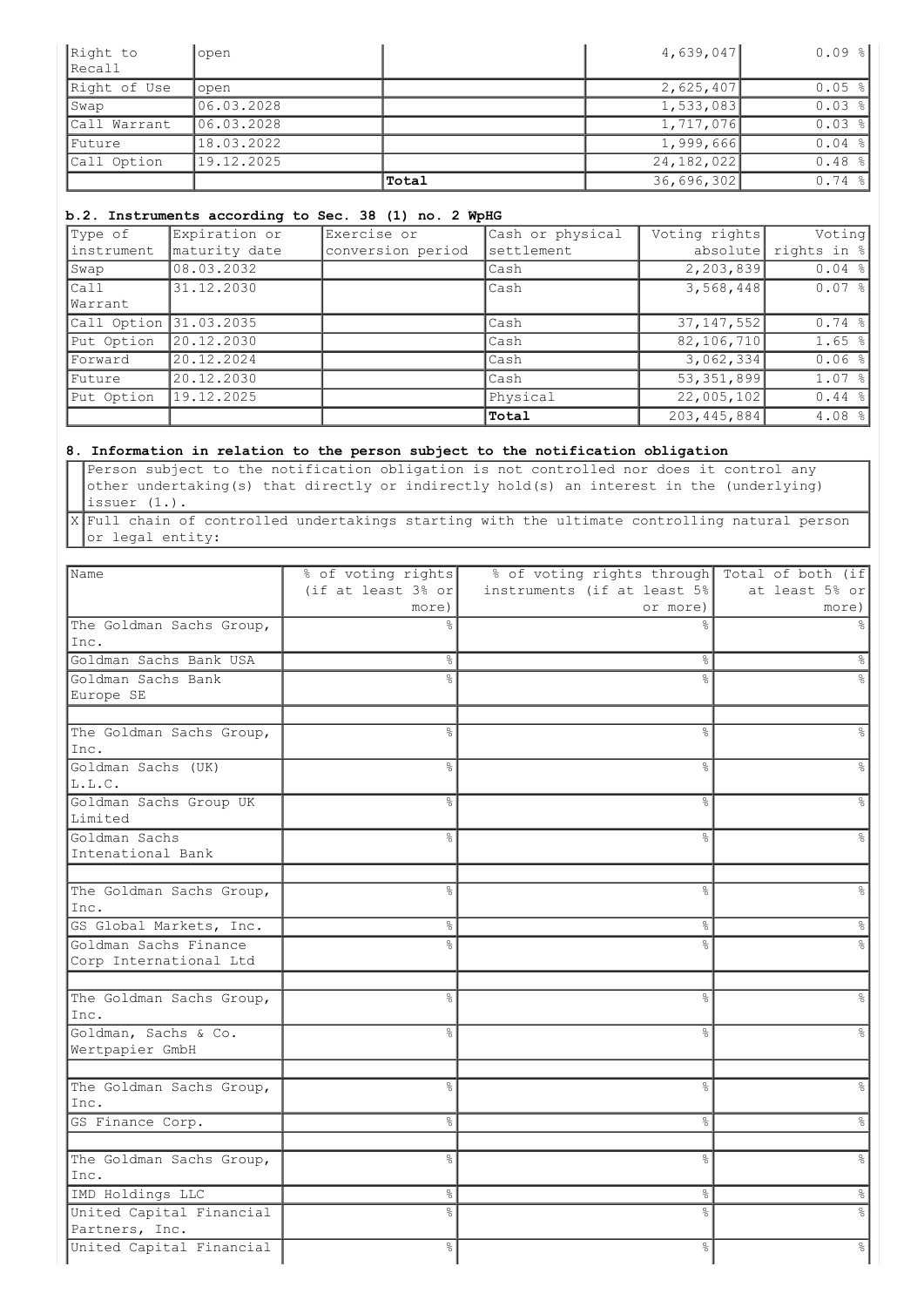| Advisers, LLC                    |                |                |                      |
|----------------------------------|----------------|----------------|----------------------|
|                                  |                |                |                      |
| The Goldman Sachs Group,         | o <sub>o</sub> | $\frac{1}{2}$  | $\approx$            |
| Inc.                             |                |                |                      |
| Goldman Sachs (UK)               | 옹              | &              | &                    |
| L.L.C.                           |                |                |                      |
| Goldman Sachs Group UK           | g.             | &              | $\approx$            |
| Limited                          |                |                |                      |
| Goldman Sachs                    | $\frac{6}{10}$ | $\frac{6}{10}$ | $\frac{1}{\sqrt{2}}$ |
| International                    |                |                |                      |
|                                  |                |                |                      |
| The Goldman Sachs Group,         | $\frac{6}{5}$  | $\frac{1}{2}$  | o.                   |
| Inc.                             |                |                |                      |
| GSAM Holdings LLC                | 옹              | ိင             | ိဝ                   |
| Goldman Sachs Asset              | $\frac{6}{10}$ | $\frac{6}{10}$ | $\approx$            |
| Management, L.P.                 |                |                |                      |
|                                  |                | $\frac{6}{2}$  |                      |
| The Goldman Sachs Group,<br>Inc. | $\%$           |                | $\frac{6}{5}$        |
| Goldman Sachs Non-US             | 옹              | &              | $\%$                 |
| Americas Holdings LLC            |                |                |                      |
| Goldman Sachs Non-US             | $\frac{6}{5}$  | &              | $\%$                 |
| Americas Holdings II LLC         |                |                |                      |
| GSEM Bermuda Holdings,           | g.             | ٩,             | o.                   |
| L.P.                             |                |                |                      |
| GS Equity Markets, L.P.          | 옹              | $\%$           | $\frac{6}{5}$        |
|                                  |                |                |                      |
| The Goldman Sachs Group,         | o <sub>o</sub> | o <sub>o</sub> | &                    |
| Inc.                             |                |                |                      |
| Folio Financial Inc.             | ွေ             | &              | $\epsilon$           |
| Folio Investments Inc.           | 옹              | &              | &                    |
|                                  |                |                |                      |
| The Goldman Sachs Group,         | $\frac{6}{10}$ | ٥Ŗ             | $\approx$            |
| Inc.                             |                |                |                      |
| Goldman Sachs & Co. LLC          | 옹              | °              | $\frac{6}{5}$        |
|                                  |                |                |                      |
| The Goldman Sachs Group,         | g<br>8         | g<br>6         | o,                   |
| Inc.                             |                |                |                      |
| The Goldman Sachs Trust          | $\frac{6}{10}$ | ٥Ŗ             | $\frac{6}{10}$       |
| Company, National                |                |                |                      |
| Association                      |                |                |                      |
| The Goldman Sachs Trust          | 옹              | o <sub>o</sub> | &                    |
| Company of Delaware              |                |                |                      |

### **9. In case of proxy voting according to Sec. 34 para. 3 WpHG**

(only in case of attribution of voting rights in accordance with Sec. 34 para. 1 sent. 1 No. 6 WpHG)

Date of general meeting:

Holding total positions after general meeting (6.) after annual general meeting:

| Proportion of voting rights | Proportion of instruments | Total of both |
|-----------------------------|---------------------------|---------------|
|                             |                           |               |

**10. Other explanatory remarks:**

Date

11 March 2022

15.03.2022 The DGAP Distribution Services include Regulatory Announcements, Financial/Corporate News and Press Releases. Archive at www.dgap.de

Company: Deutsche Telekom AG Friedrich Ebert Allee 140 53113 Bonn